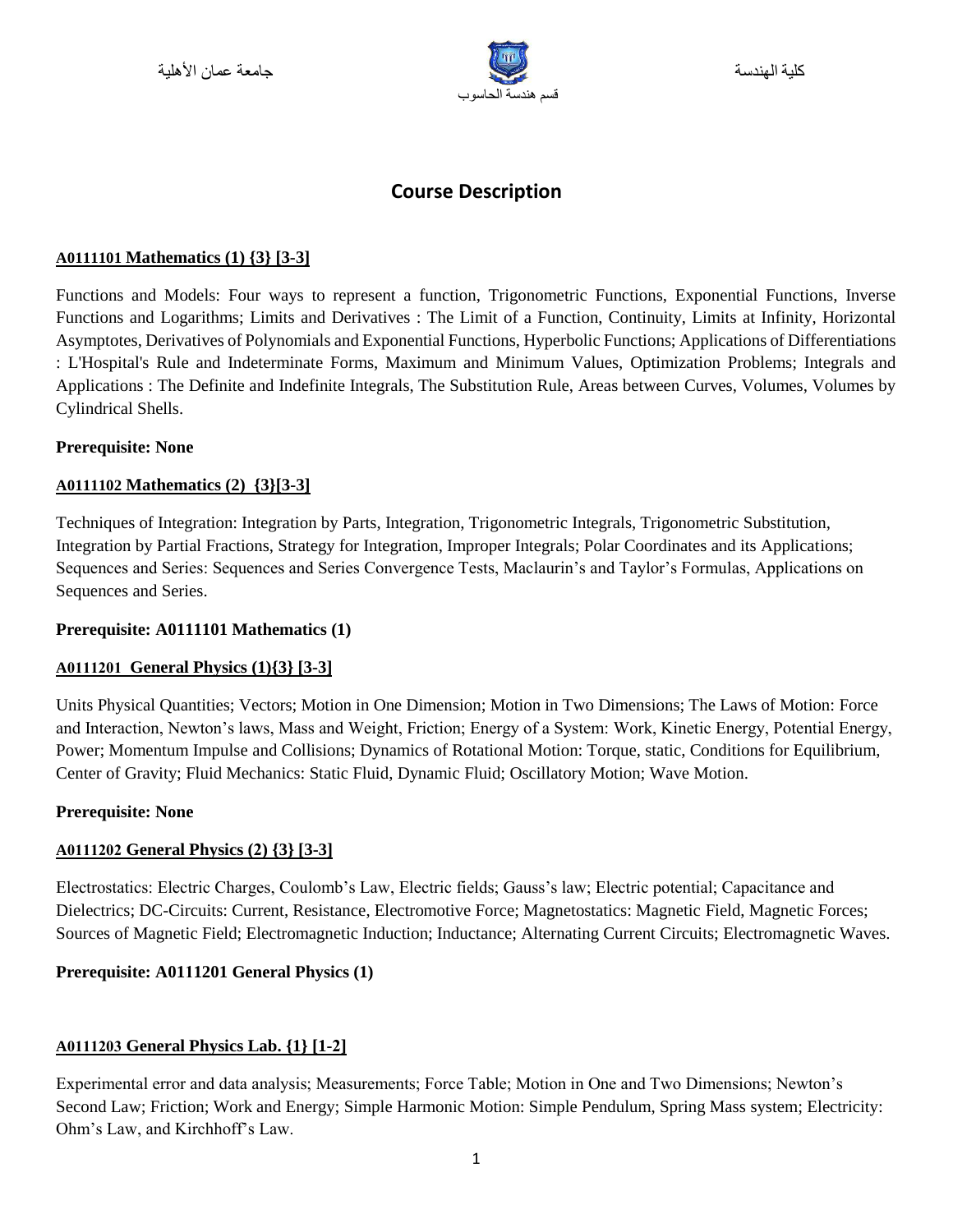

### **Concurrent: A0111201 General Physics (1)**

### **A0111301 General Chemistry [3-3] {3}**

Matter Classification and Properties: Elements, Atoms, Ionic and Covalent Compounds; Measurements and Dealing with Numbers; Periodic Table Chemical Calculations; Chemical Reactions in Solutions; Redox Reactions; Electronic Structure of Atoms; Basics of Chemical Bonding and Structure of Molecules; Properties of Gases, Liquid and Solid State; Intermolecular Forces; Solutions and Concentrations; Physical Properties of Solutions; Kinetics: To Study The Rates of Reactions, Acid-Base Equilibrium, pH Measurements, Thermo Chemistry and Thermodynamics, Energy and Chemical Changes.

#### **Prerequisite: None**

#### **A0112101 Linear Algebra {3} [3-3]**

Linear algebra: Matrices, Vectors, Determinants, Solution of Linear Systems of Equations, Inverse of a Matrix; Matrix Eigenvalues Problems: Eigenvalues, Eigenvectors, and Diagonalization; Complex Analysis: Complex Numbers and Functions, Analytic and Harmonic Complex Functions, Exponential, Trigonometric and Logarithmic Complex Functions.

#### **Prerequisite A0111102 Mathematics (2)**

### **A0811201 Computer Skills (Engineering) {3} [3-3]**

The Basic Concepts of Programming using C++ language: C++ Programming; Controls Structures; Functions; Arrays; Pointers; An introduction to Classes and Objects.

#### **Prerequisite: A0331700 Computer Skills (Remedial)**

#### **A0811202 Engineering Workshop {1} [1-2]**

Workplace safety and use of tools; Basic skills of measuring and machining; Basic skills of welding; Household electric circuit installation; Basics of carpentry and its tools.

#### **Prerequisite: None**

#### **A0812201 Communication Skills and Ethics {3} [3-3]**

Basics of Communication Skills: Communication Process, Verbal and Non-Verbal Communication, Barriers to Communication; Listening Skills, Types of Listening, Speaking Skills: Strategies for Developing Speaking Skills, types of Speaking, Effective Presentation Strategies; Reading Skills: Reading Techniques, Reading Comprehension; Writing Skills: Attributes of Technical Writing, Benefits of Technical Writing, Types of Writing, Research Papers, Technical Reports, Job Application.

Engineering ethics: applied engineering ethics and moral principles; engineer's right's responsibilities and obligations towards society, clients and his engineering profession; engineering code of ethics.

#### **Prerequisite: A0161201 English Communication Skills**

#### **A0831201 Engineering Drawing {2} [1-3]**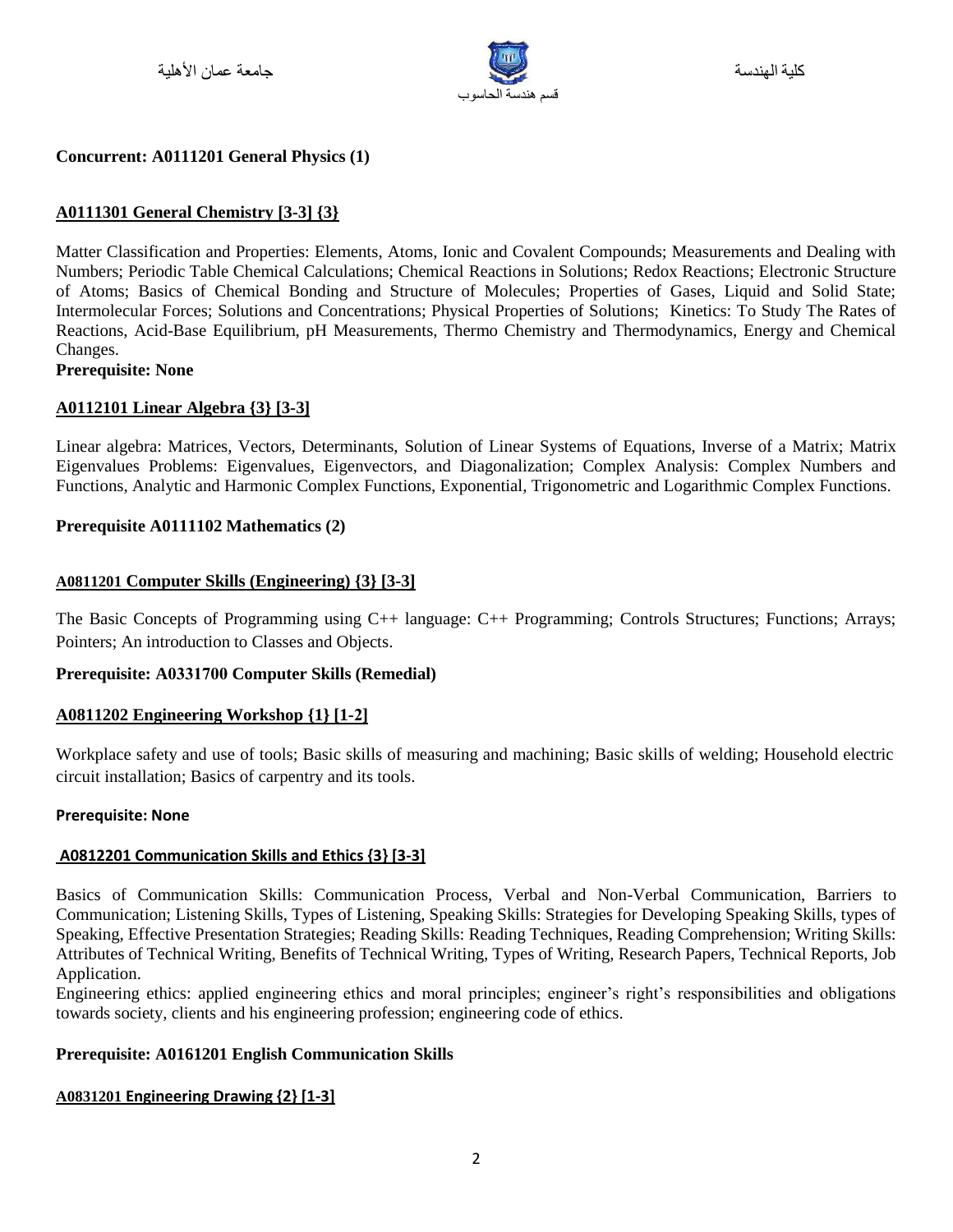

Use of instruments; lettering; Drawing of basic views and projection method; orthographic; isometric drawing and sketching; sectional views; computer aided design applications using AutoCAD (2D & 3D) in all engineering aspects.

# **Prerequisite: None**

# **A0832101 Differential Equations {3} [3-3**]

Different methods of solving ordinary differential equations applicable to the first, second and higher-order DEs, modeling of some engineering, physical, and social problems. Series Solutions of ODEs. Laplace Transforms, Transforms of Derivatives, solving ODEs by Laplace method.

# **Prerequisite: A0111102 Mathematics (2) (to be passed)**

# **A0832102 Engineering Statistics {3} [3-3]**

Applications of statistics in engineering; Introduction to descriptive statistics, presentation and treatment of data; introduction to probability theory and probability distribution (discrete and continuous); counting techniques; sampling theory; statistical estimation; statistical hypothesis testing; correlation; finding regression equations and regression analysis.

# **Prerequisite: A0111101 Mathematics (1)**

# **A0833101 Numerical Analysis {3} [3-3]**

General numerical methods: equation solving via iteration, interpolation; numerical integration, and numerical differentiation; numerical methods in linear algebra, Gauss elimination, least squares method, numerical methods for differential equations.

# **Prerequisite: A0112101 Linear Algebra**

# **A0812101 Discrete Mathematics {3} [3-3]**

Introduction to Discrete Mathematics: Logic, Relations, Functions, Basic Set Theory, Countability and Counting Arguments, Proof Techniques, Mathematical Induction, Graph Theory, Combinatorics, Discrete Probability, Recursion, Recurrence Relations, and Number Theory; The Fundamental Mathematical Tools Used in Computer Engineering as: Sets, Relations, and Functions; Propositional Logic: Predicate Logic, and Inductive Proofs, Summations, Recurrences, and Elementary Asymptotic; Counting and Discrete Probability; Undirected and Directed Graphs; Introductory Linear Algebra with Applications in Computer Engineering.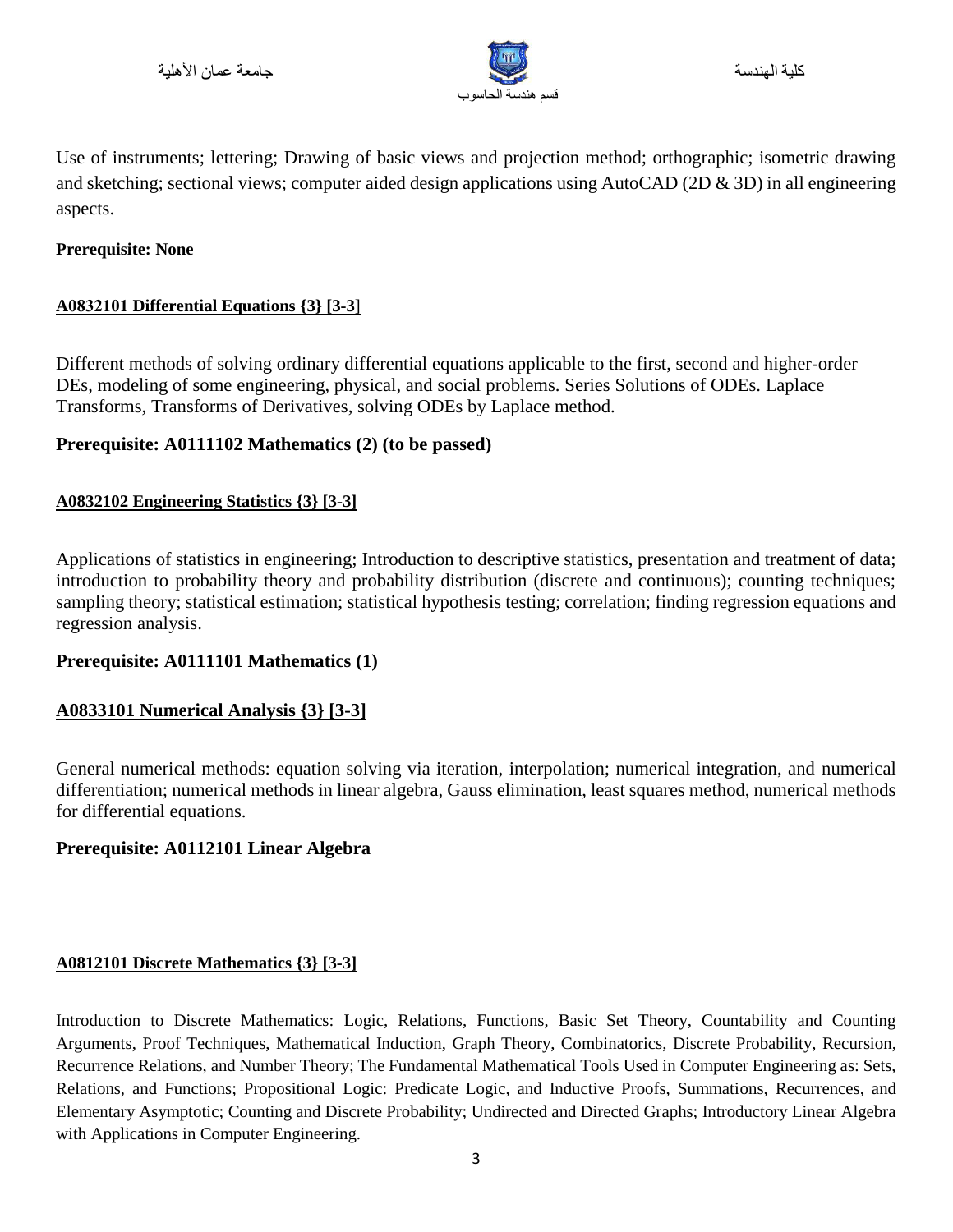

# **Prerequisite: A0111101 Mathematics (1) (to be passed)**

# **A0812301 Object Oriented Programming {3} [3-3]**

Introduction to Object Oriented Programming; Classes; Objects; Strings; Control Statements; Methods Arrays; Parameter Passing, Encapsulation, Inheritance, Polymorphism and an Introduction to The Graphical User Interface (GUI).

# **Prerequisite: \*A0811201 Computer Skills (Engineering) (to be passed)**

# **A0812302 Object Oriented Programming Lab {1} [1-2]**

The object oriented programming laboratory reinforces understanding of basic object oriented programming concepts and techniques (objects, classes and subclasses, methods) and their expression. The lab provides practice using object creation, initialization, message passing, class hierarchies, inheritance, polymorphism and templates. It also provides practice using non-object aspects such as loops and conditionals

### **Concurrent: A0812301 Object Oriented Programming**

# **A0812303 Data Structure {3} [3-3]**

Design and Analysis of Diverse Basic Data Structures both Sequentially and by Using Linked Representation for: Stacks, Queues, Lists, Trees, Graphs, hashing; Recursion; Design and Analysis of Different Searching and Sorting Algorithms, Studying the Computational Complexities of these Algorithms.

# **Prerequisite: A0812301 Object Oriented Programming (to be passed)**

# **A0812401 Digital Logic Circuits {3} [3-3]**

Numbering System and Information Representation: Arithmetic Operations, Decimal and Alphanumeric Codes, Binary Logic; Boolean Algebra: Identities, Functions and Manipulation, Standard Forms, Simplification, Logic Gates, , Integrated Circuits; Combinational Logic Design: Circuits (Gate Level), Design Hierarchy and Procedures, Computer-Aided Design, Combinational Two-Level and Multi-Level Implementations, Arithmetic (Add, Subtract, Multiply) and Other Popular Modules (Multiplexers, Encoders, Decoders); Sequential Logic Design: Latches, Flip-Flops, State Machine Design and Minimization (Mealy Digital and Moore Models); Design Problems.

# **Prerequisite: A0111101 Mathematics (1) (to be passed)**

# **A0812402 Digital Logic Circuits Lab {1} [1-2]**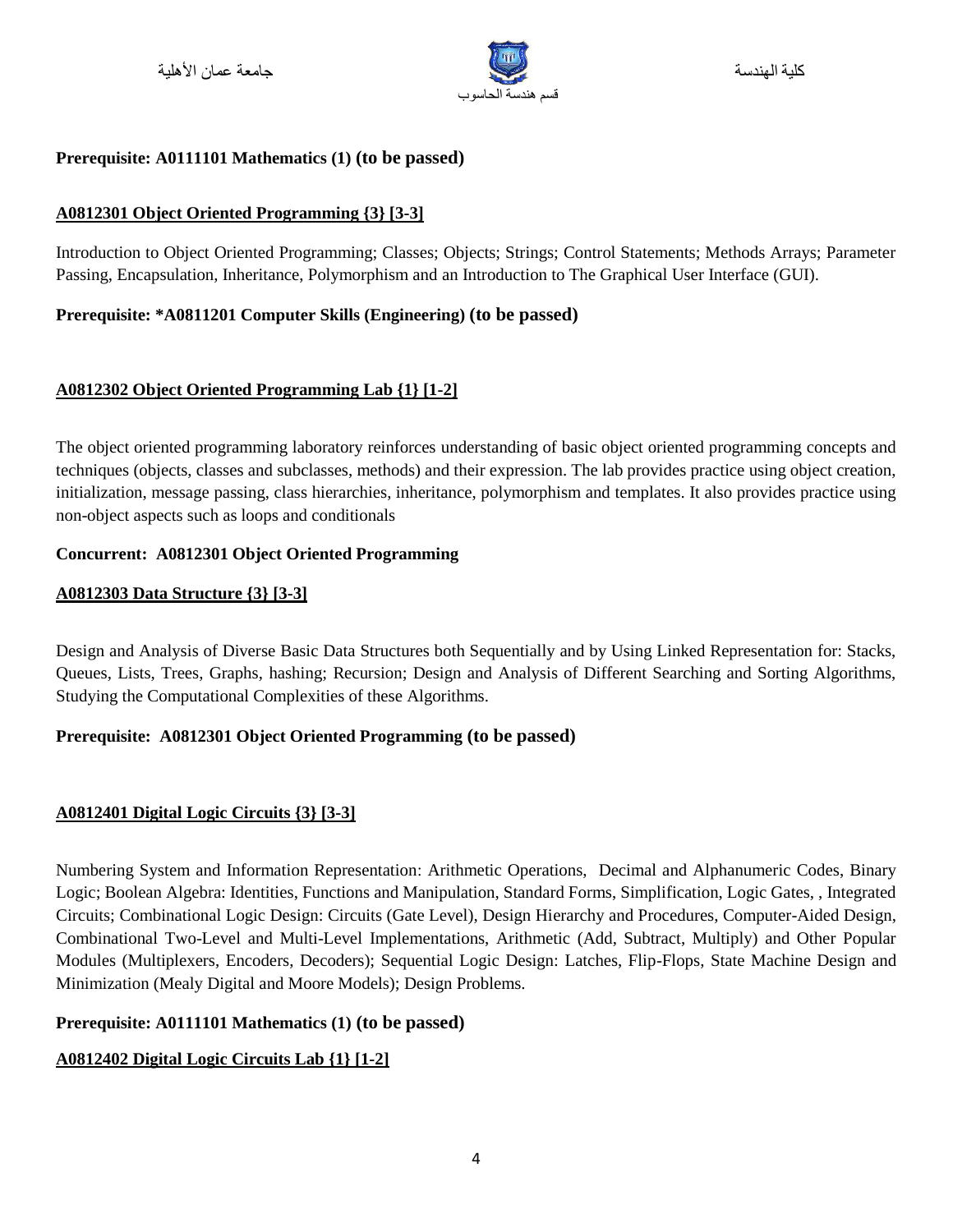

The Digital Logic Circuits laboratory develops students with the ability of identifying the digital logic gates and combinational logic circuits such as adders, decoders. Students are also conducting experiment with memory elements (flip-flops) and sequential logic circuits.

### **Concurrent; A0812401 Digital Logic Circuits**

### **A0813201 Engineering Economy and Management {3} [3-3]**

Engineering Project Development; Decision Making; Basic Concepts of Capital Investment: Formulas and Applications, Rates of Return, Economic Feasibility of Projects (Net Future Value, Net Present Value, and Equivalent Uniform Cash Flow); Comparison of Mutually Exclusive Proposals; Benefit-Cost Ratio Method; Depreciation; Corporate Taxation; Resource Allocation.

### **Prerequisite***:* **A0111101 Mathematics (1)**

# **A0813301 Database Systems {3} [3-3]**

Database Concepts; Introducing Database Management Systems; Database Architecture; The Relational Data Model; Database Integrity; Functional Dependencies and Normalization; Entity-Relationship Diagrams; Relational Algebra; SQL.

### **Prerequisite: A0812301 Object Oriented Programming**

# **A0813302 Software Engineering {3} [3-3]**

Full Cycle of a Software System Development Effort: Including Requirements Definition, System Analysis, Design, Implementation, and Testing; Special Emphasis is Placed on System Analysis and Design; The Design Phase Includes Development of a User Interface; A large Term Project Incorporates the Full Software Life Cycle.

#### **Prerequisite: A0812303 Data Structure**

# **A0813401 Advanced Digital Design {3} [3-3]**

Overview of Digital Design; Two Level Minimization and Implementation Using PLAs/PALs; Combinational Logic Implementation Technologies; CAD Tools for Logic Minimization and Synthesis; Arithmetic Logic Circuits: Adders, Multipliers; Memory Elements and Clocking; Registers, Counters, Shifters; Memory: Random Access Memory, Read Only Memory; Synchronous Sequential Logic Design; Asynchronous Sequential Logic Design.

# **prerequisite: \*A0812401 Digital Logic Circuits (to be passed)**

# **A0813402 Microprocessors {3} [3-3]**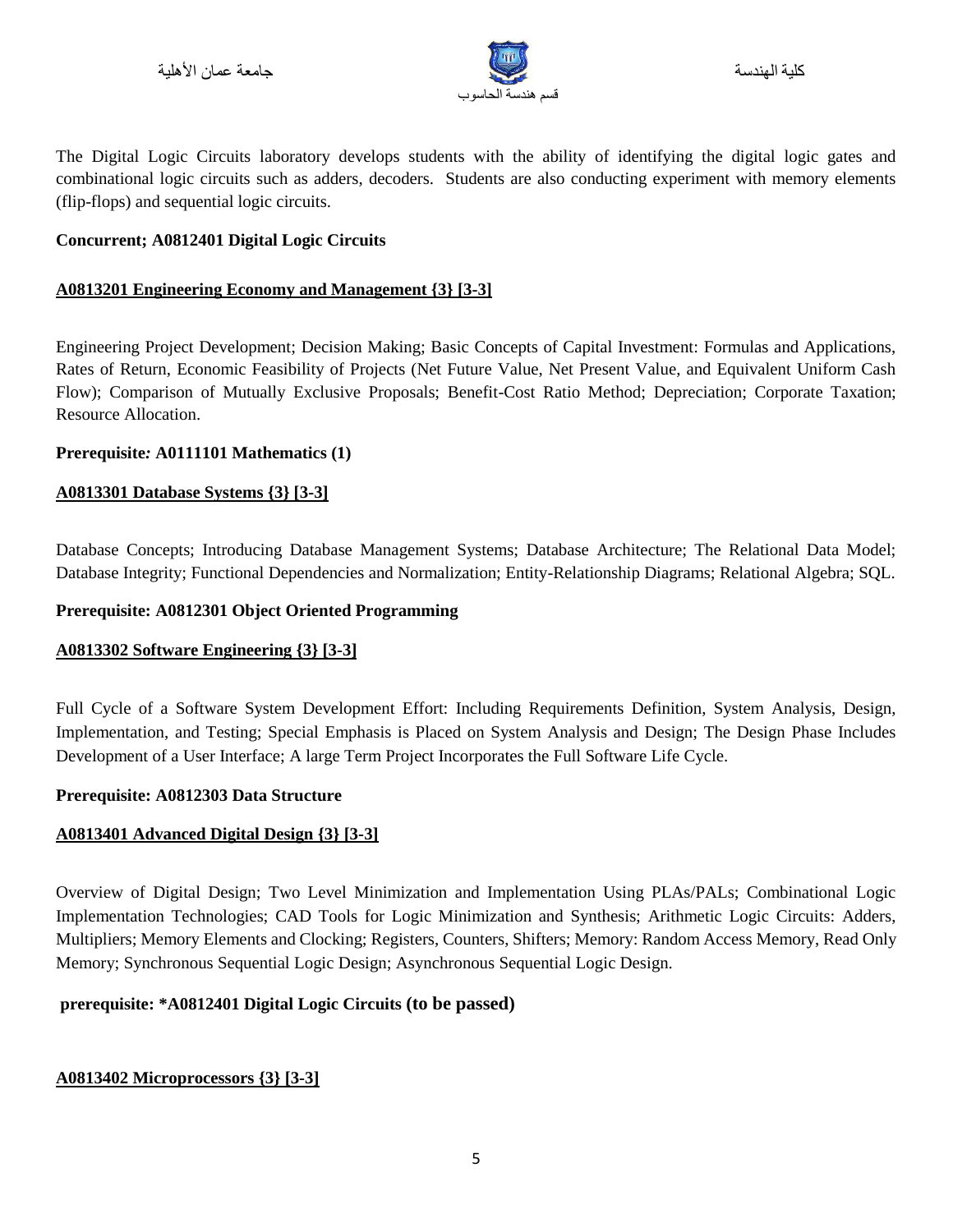

كلية الهندسة

Introduction to the Microprocessor and Microcomputer; The Microprocessor and its Architecture; Addressing Modes; Instruction Set; Programming the Microprocessor using Assembly Languages; 8086 and 8088 Hardware Specifications: Memory Interface, Basic I/O Interface, Interrupts, Keyboard and Printer Interface, PPI 82C55, ADC, DAC and DMA Interface.

### **Prerequisite: A0812401 Digital Logic Circuits**

### **A0813404 Microprocessors Lab {1} [1-3]**

In Microprocessor's laboratory, students are introduced to a detailed explanation of the Intel Microprocessor 8086 and 8088 instruction sets, and how to develop programs by using assembly language which communicates directly with peripheral devices. As well as, how to apply and validate those codes using TASM Turbo Assembler Program, DOS and BIOS Function Call. In addition to that, the lab offers other facilities by being one of the computer labs which available to help students in projects preparation

#### **Concurrent: A0813402 Microprocessors**

### **A0813501 Computer Networks ]3-3[ }3{**

Uses and classification of computer networks, Multiple access methods, Layered network structure, OSI and TCP/IP Reference models, Network standardization, Physical layer, Basic definitions related to digital data transmission, Functions of data link layer: Framing, Flow control, Error control, HDLC, SLIP and PPP protocols, MAC sub layer, Repeaters, LAN, MAN and WAN protocols, Bridges, Routers, Gateways and introduction to routing algorithms

# **Prerequisite: A0812401 Digital Logic Circuits**

#### **A0814301 Algorithms {3} [3-3]**

Topics include Functions Growth: asymptotic notation, standard notations; Sorting: Heap sort, Quick sort, Merge Sort; Bubble sort. Graph algorithms: Searching a Graph, shortest path; String Matching; NP Completeness.

#### **Prerequisite: A0812301 Object Oriented Programming**

# **A0814401 Embedded Systems {3} [3-3]**

Introduction to Embedded Systems; Introducing PIC 16 Series: Architecture Overview of PIC16F84A, The 16F84A Memory, Power Up and Reset; Building Assembly Programs: Introduction to Assemblers, 16 Series Instruction Set; Parallel Ports; PIC 16F87XA: Architecture Overview, Special Memory Operations; The physical interface; Interrupts, Counters and Timers: Working with Interrupts, Counters and Timers, Watchdog Timer, Sleep Mode, Capture Mode, Compare Mode, PWM Module; Serial Communication; Data Acquisition.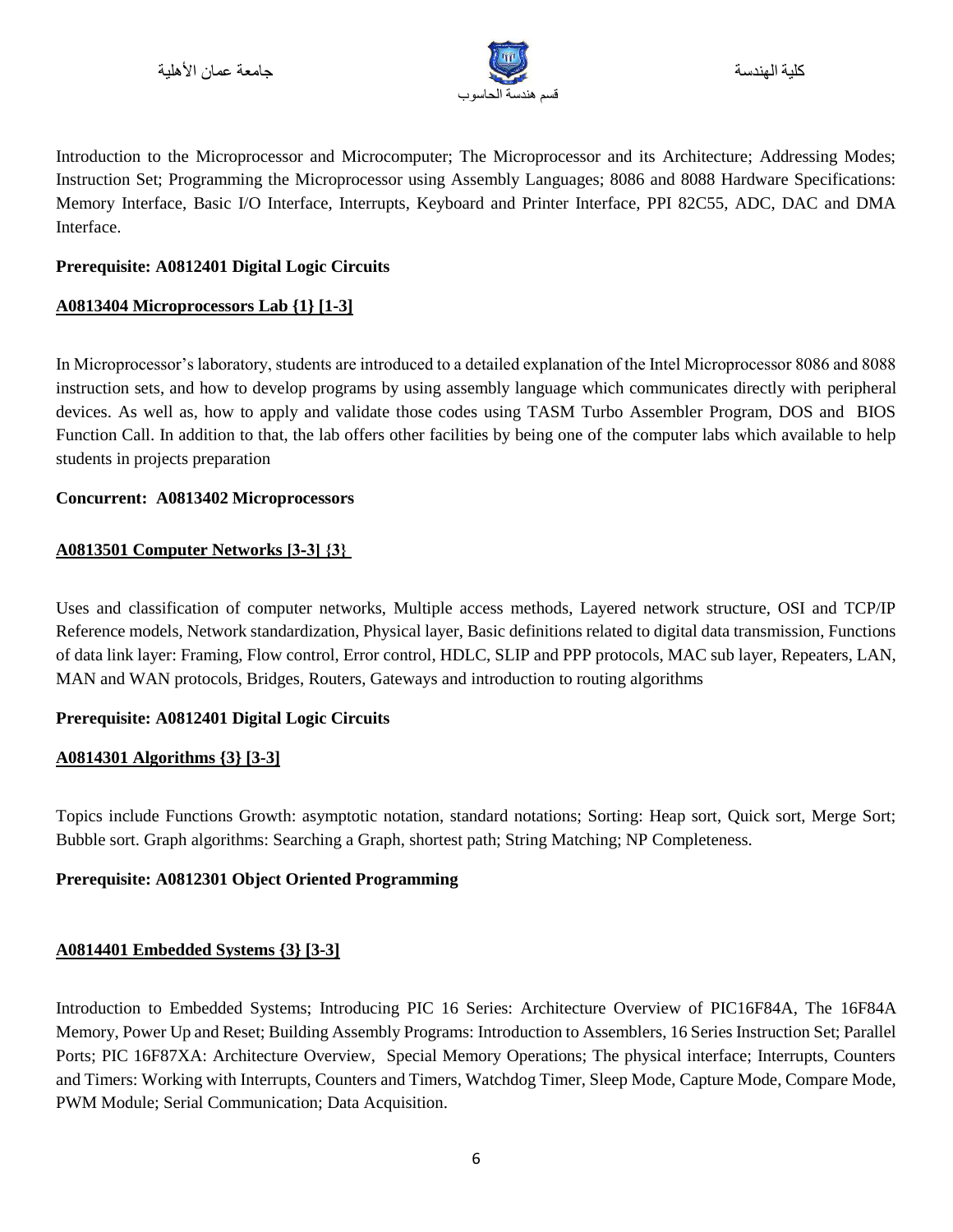

#### **Prerequisite: A0813402 Microprocessors**

### **A0814402 Embedded Systems Lab {1} [1-2]**

Introduction to Microcontroller-Based Embedded Systems; Introduction to PIC Microcontrollers; Input Output Ports; Software Generated Delays; Hardware Generated Delays (Timers); Interrupts; Physical Interface: Keypads, Motors, Seven-Segment Displays, LCDs; Pulse Width Modulation (PWM); Serial Communication; Analog to Digital Converters; Running the Experiments includes Connecting Electronic Circuits and Writing the Related Programs Using Assembly Language.

#### **Concurrent: A0814401 Embedded Systems**

#### **A0814404 Computer Architecture and Organization**

Computer architecture and design include topics such as RISC instruction set architectures. Data path design. Control unit design. Pipelining. Memory systems. Hierarchical Memory Design. Virtual memory. Instruction level parallelism (ILP), dynamic scheduling, and branch prediction. Limits on ILP and software approaches to exploit more ILP. Introduction to Parallel Processing. Flynn's classification. Symmetric Multiprocessors. Cache coherence.

#### **Prerequisite: A0812401Digital Logic Circuits**

### **A0814405 Computer Architecture and Organization Lab {1} [1-2]**

Practical applications on some topics covered in architecture and computer organization course to implement basic MIPS using VHDL and FPGA.

#### **Concurrent: A0814404 Computer Architecture and Organization**

#### **A0814406 Operating Systems {3} [3-3]**

General Introduction to the Techniques used to Implement Operating Systems and Related Kinds of Systems Software; Process Management: Creation, Synchronization and Communication; Processor Scheduling; Deadlock: Prevention, Avoidance, and Recovery; Main Memory Management; Virtual Memory Management: Swapping, Paging, Segmentation and Page-Replacement Algorithms; Control of Disks and other Input/output Devices; File System Structure and Implementation; Protection and Security; Distributed Systems.

#### **Prerequisite: A0812401 Digital Logic Circuits**

#### **A0814601 Field Training }1{ [8 continuous Weeks]**

A practical experience to be gained through working for eight continuous weeks in accredited establishments.

#### **Prerequisite***:* **Completion of 115 credit hours**

#### **A0815301 Intelligent Systems and Neural Networks {3} [3-3]**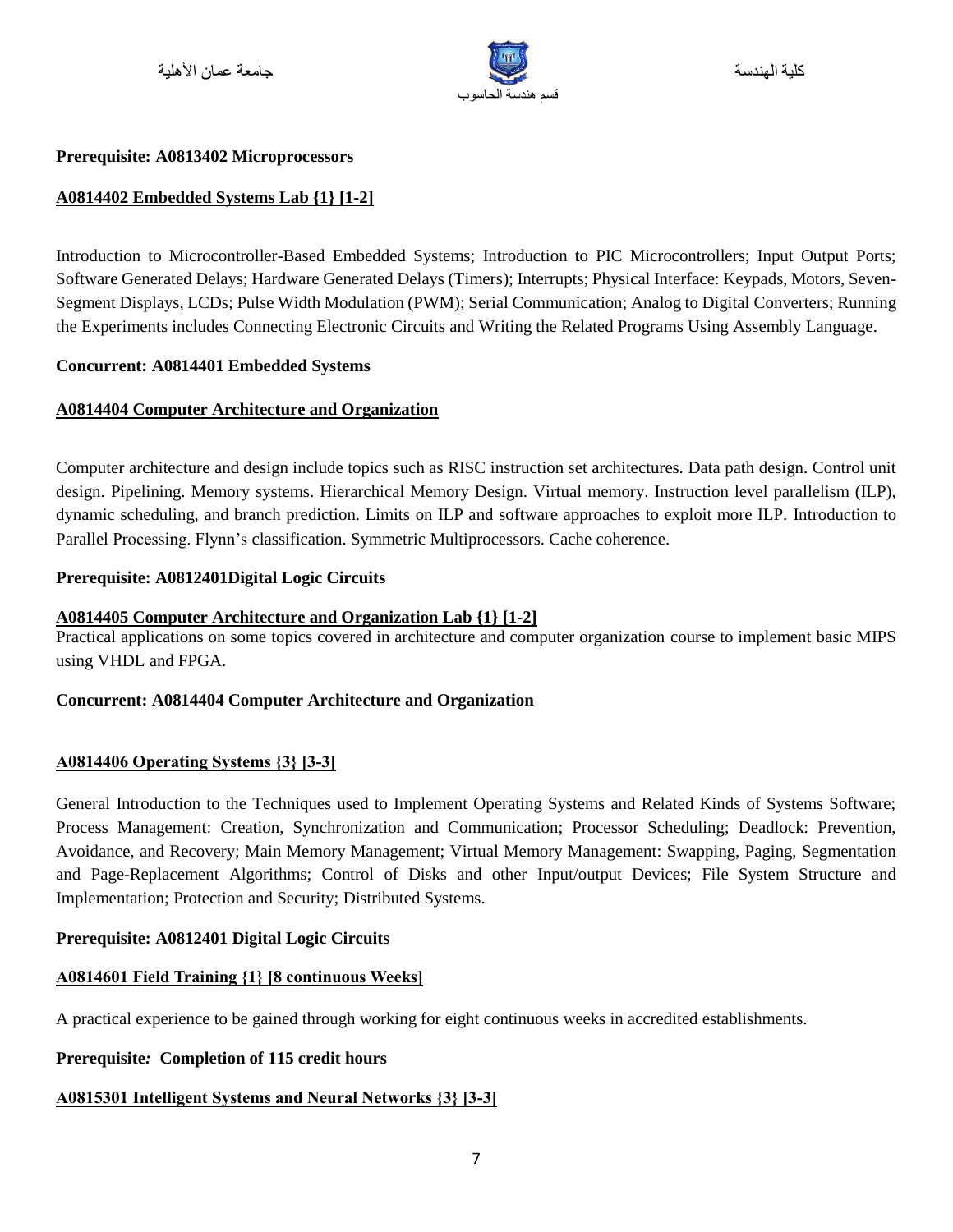

Introduction: Intelligent Systems, Terms and Concepts; Search; Agent Architectures; Machine Learning; Genetic Algorithms; Perception and Understanding: Vision, Speech, Natural Language Processing; Representation and Reasoning: Predicate Logic, Frames, Production Systems, Resolution Theorem Proving; Learning: connectionist Models, Symbolic Learning; Neural Networks: Feedback Neural Networks, Learning Methods, Classification Methods, Cellular Neural Networks.

### **Prerequisite: A0814301 Algorithms**

### **A0815401 Distributed Systems and Parallel Processing {3} [3-3]**

How to Distribute the Processing Across Platforms Using Remote Library Services; Distribute Data and Programs to Remote Machines; Take Advantage of Multiple Processers on a Single Machine and Manage Remote Tasks.

# **Prerequisite***:* **A0814406 Operating Systems**

### **A0815501 Computer Networking Protocols {3} [3-3]**

Addressing (MAC address, IP address, and Port Number); IP Routing: Static Routing, RIP Routing, Load Balancing, Routing Table; OSPF: Single-Area, Multi-Area; EIGRP; IS-IS; BGP; IPv6: IPv6 Addressing, Obtaining IPv6, IPv4 and IPv6 Coexistence; Connecting to WAN: WAN Technologies, PPP protocol, Frame Relay, MPLS.

### **Prerequisite: \*A0813501 Computer Networks (to be passed)**

#### **A0815502 Computer Networks Lab [1-2] {1}**

Contemporary Network Protocols and Experience in Using Automated Tools or Other Techniques to Analyze and Evaluate Security Mechanisms; Understanding Security Properties and Requirements: Authentication, Key establishment, and Fairness; Several Models and Tools Used in Security Analysis and Examine their Advantages and Limitations: Constraint Solving, Process Algebras, Protocol Logics, Probabilistic Model Checking, Game theory; Models Based on Logic Programming: Privacy Systems, Web Security, and Trusted Computing Architectures.

# **Concurrent: A0815501 Computer Networking Protocols**

# **A0815503 Networks and Data Protection Systems {3} [3-3]**

Recent advances in computer networks and system security; fast and secure network systems; secure storage systems; rapid intervention detection systems; effective systems of misuse, basic concepts in computer security and current application in current identification; the privacy preservation in modern operating systems.

# **Prerequisite: A0815501 Computer Networking Protocols**

# **A0815601 Graduation Project (1) [1} [1-2]**

Students work in groups to conduct a graduation project in two phases, graduation project (1) is the first phase which includes developing proposal, literature review, problem identification, and data collection.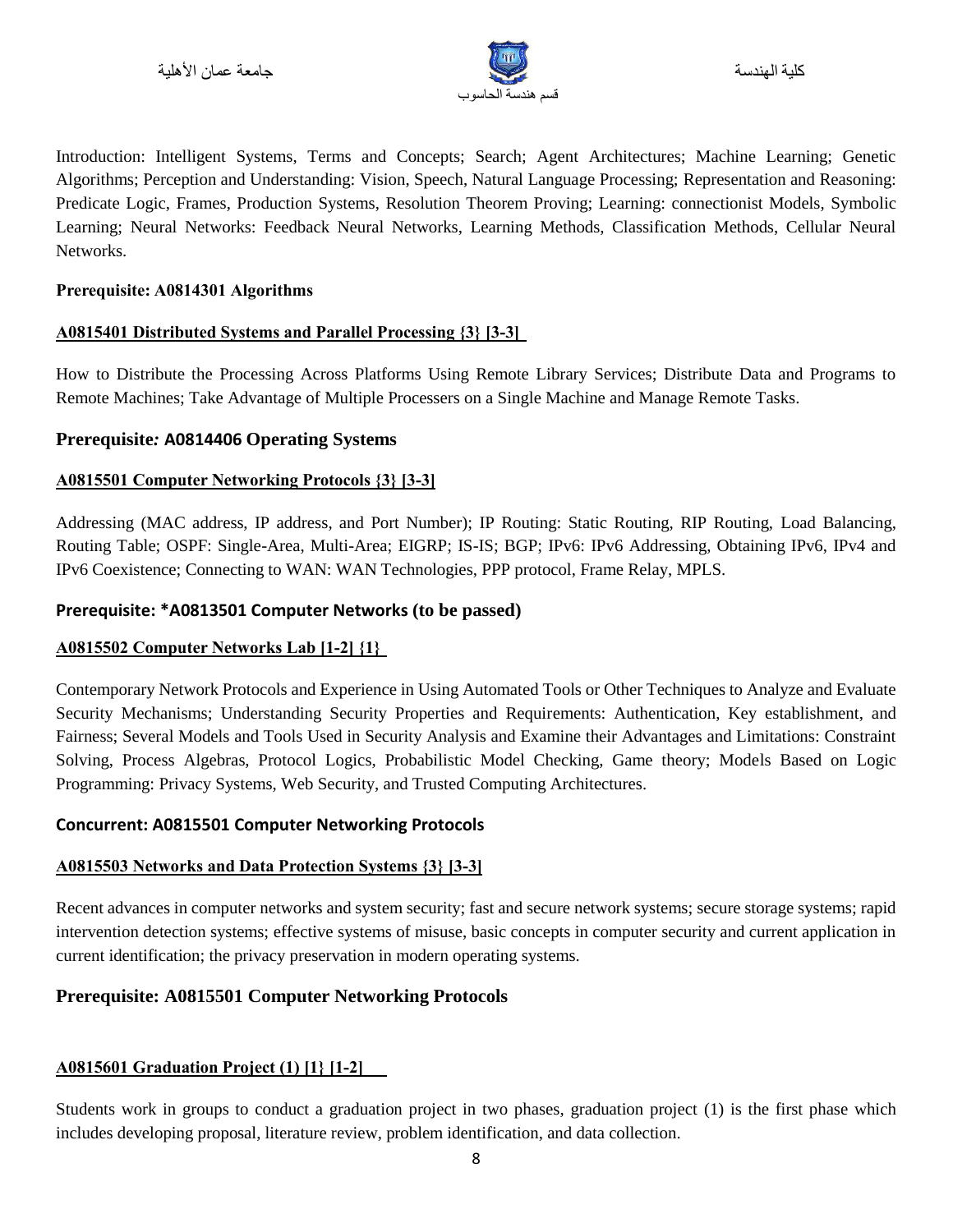

### **Prerequisite: \* A0814601 field training (to be passed)**

#### **A0815602 Graduation Project (2) {2}2 -4[**

This Project completes and implements the work undertaken in project (1); after full implementation of the graduation project's goals, the student must present a comprehensive report and he must present his findings to an examination panel.

### **Prerequisite: A0815601Graduation Project (1)**

### **A0822502 Electronics {3} {3-3}**

Introduction to Electronics; Semiconductors: Intrinsic and Extrinsic Semiconductors, Electrical Properties of Semiconductors, Diffusion Process in Semiconductors; The PN Junction Diode: Forward, Reverse Biased Junction, V/I Static Characteristics, Diode Types: Zener, LED, and Photodiode; Diode Applications: Rectification, Clipper, and Clamper Circuits, Voltage Multipliers; Bipolar Junction Transistors: CB and CE Characteristics, DC Biasing and Analysis; BJT Applications: BJT as a Switch, and Amplifier; Field-Effect Transistor: V/I Characteristics of JFET and MOSFET, DC Biasing and Analysis; Biasing of Transistor (BJT and FET); Single-Stage Amplifier; Cascaded BJT and FET Amplifiers; Composite Transistor Stages; Operational Amplifiers and Applications; Differential Amplifier; Operational Amplifier Architectures; Frequency Response of Amplifiers; Negative-Feedback Amplifiers.

#### **Prerequisite: A0872303 Electrical circuits**

#### **A0823502Electronics Lab. {1} {1-2}**

Diode characteristics: clipping and clamping circuits, half-wave and full-wave rectification, Zener diode, and voltage regulation; BJT characteristics and biasing circuits; FET characteristics and biasing circuits; transistor amplifiers; frequency response of single-stage and multi-stage transistor amplifiers, transfer characteristics of cascade amplifier; differential amplifier; operational amplifiers and applications; oscillators; passive and active filter.

#### **Concurrent: A0822502 Electronics**

#### **A0823401Signals and Systems {3} [3-3]**

Classification of signals, basic concepts of sampling, basic continuous-time and discrete-time signals; signal processing using MATLAB; classification of systems, properties of continuous-time LTI systems, proprieties of discrete-time LTI systems, convolution processes, Laplace transform, transfer function; Fourier series; Fourier transform and applications, power spectral density ,frequency response.

#### **Prerequisite: A0872303Electrical circuits**

#### **A0823402Communications Systems {3} [3-3]**

Review of Fourier transforms; spectra, filters, and Hilbert transform; analog modulation techniques: AM, FM, and PM; band-pass noise representation: noise performance of analog modulation; FDM; Nyquist criteria; matched filter and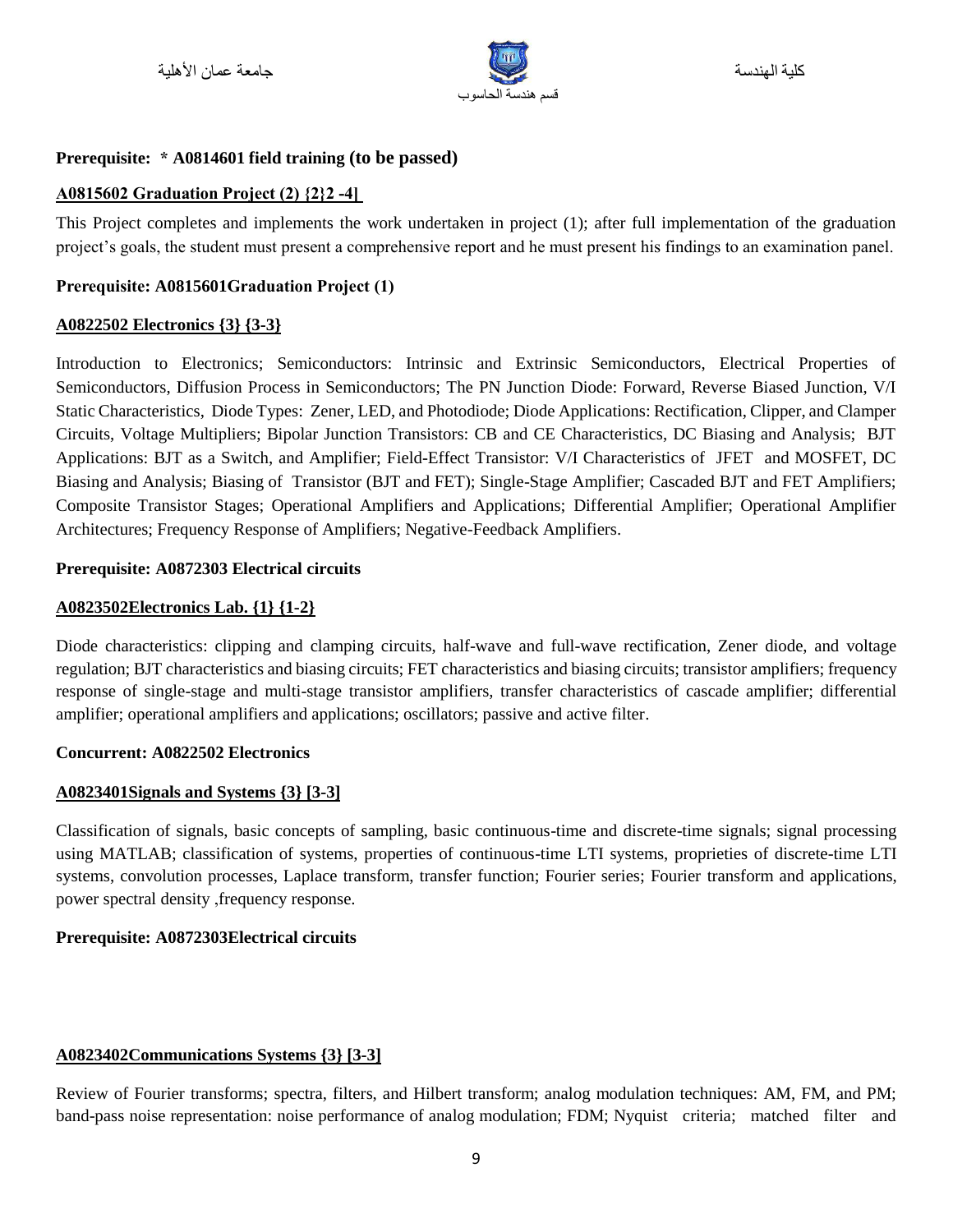

noise performance; inter symbol interference (ISI) and ways to address this problem; binary band-pass transmission: BASK, BFSK, BPSK, and DPSK; geometric representation of signals: orthogonal signals, correlation receivers and signal constellations; M-ary band-pass digital transmission: ASK, PSK, FSK, and QAM; noise performance and bandwidth efficiency; synchronization.

### **Prerequisite: A0823401Signals and Systems**

### **A0823503 Digital Electronics {3} {3-3}**

Digital electronic signals and switches: digital signal, clock waveform, serial and parallel representation, applications of relay, diode and BJT as a switch; digital logic families: RTL, DTL, TTL, ECL, MOS and CMOS logic family, interfacing between families; timing circuits: bistable, monostable, astable circuits and 555-timers; interfacing to the analog world: DAC and ADC circuits, sample and hold circuits; memory concepts: RAM, ROM, magnetic and optical storage.

#### **Prerequisite: A0822502Electronics (pass)**

### **A0823504 Digital Electronics Lab {1} {1-2}**

Characteristics of switching devices, characteristics of logic gates: RTL, TTL, and COMS, interfacing of TTL & CMOS gates; analysis and design of multivibrators circuit; application of 555 timers; DAC and ADC circuits.

### **Concurrent: A0823503Digital Electronics**

# **A0872303 Electrical Circuits {3} [3 – 3]**

Introduction to electrical engineering. Fundamentals of electric circuits, Concepts of voltage, current, power, resistance capacitance and inductance. Circuit analysis techniques such as Kirchhoff's Laws, node voltages, and mesh currents. Thevenin's and Norton's equivalent circuits, sinusoidal steady state and phasors, power in ac circuit, balanced three phase circuit series and parallel resonant.

# **Prerequisite: A0111202 General Physics (2)**

# **A0872304Electrical Circuits Lab. {1} [1 – 2]**

DC circuits: Kirchhoff's voltage and current laws, network theorems, maximum power transfer; transient circuits: RL, RC, RLC; resonant circuits; magnetically coupled circuits; two-port networks.

# **Concurrent: A0872303Electrical Circuit**

# **A0873501 Machines and Electrical Power {3} [3 – 3]**

Principles of electromagnetic circuit; single-phase transformers: ideal, practical transformer, equivalent circuit, auto-transformer; three-phase transformer: types, connection; AC machinery fundamentals: principle of work, rotating magnetic field; three phase induction motors: principle of work, properties an performance, starting,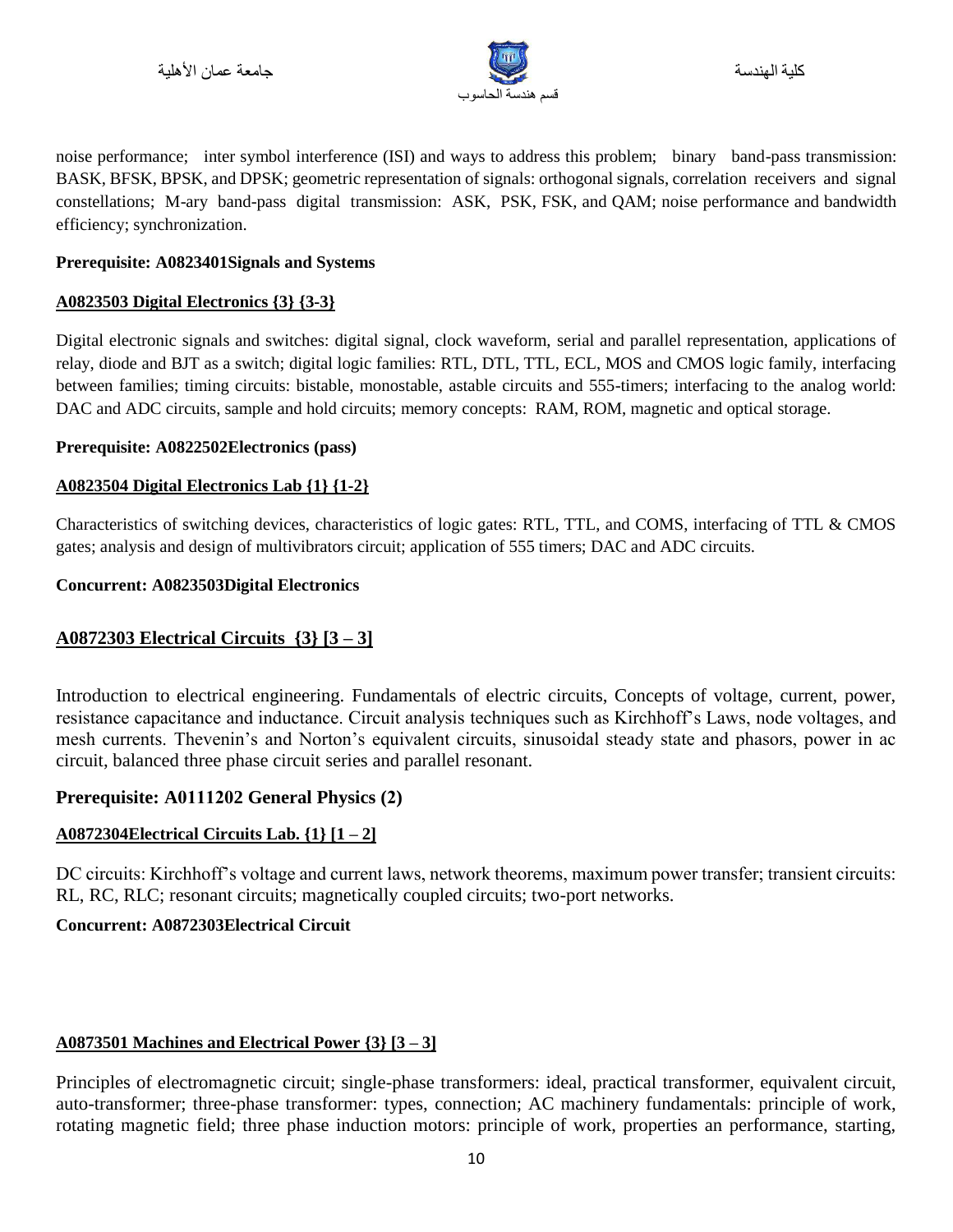

speed control; synchronous machines: construction, internal generated voltage, equivalent circuit; operation modes: alone, parallel; synchronous motors: steady state operation, starting.

### **Prerequisite: A0872303 Electrical Circuits**

# **A0874501 Control Systems {3} [3-3]**

Concept of control systems; open-loop and closed-loop systems; mathematical modeling of physical systems; transfer function and system modeling diagrams; response characteristics of control systems; specifications of system performance; stability analysis of linear control systems; Routh's stability criterion; time-domain analysis of control systems; design of controllers and compensators

### **Prerequisite: A0823401 Signals and Systems**

# **A0814302 Mobile Applications Development {3} [3-3]**

Understand Mobile Application Platform; Develop a User Interface Using Certain Types of Controls; Explore User Input, Variables, and Operations; Using Lists, Arrays, and Web Browsers in Mobile Applications; Adding Audio Such as Music; Create Applications that Requests Data, stores it, and then Modifies that Data to Produce a Result Throughout Multiple Activities.

#### **Prerequisite: A0812303 Data Structure**

# **A0814303 Requirements Engineering]3-3[ }3{**

Introduction to requirements engineering: Types of requirements, Specifying and measuring internal and external qualities: performance, reliability, availability, safety, security, etc.; Techniques for discovering and eliciting requirements, Analyzing requirements; Requirements specification and system modeling; Requirements validation techniques; Requirements management: Traceability, Handling requirements changes.

#### **Prerequisite: A0813302 Software Engineering**

# **A0814602 Selected Topics in Computer Engineering ]3-3[ }3{**

The most recent technological topics in computer science that are not covered in other courses in the program plan.

#### **Prerequisite: Department Approval**

# **A0815303Cloud Computing {3} [3-3]**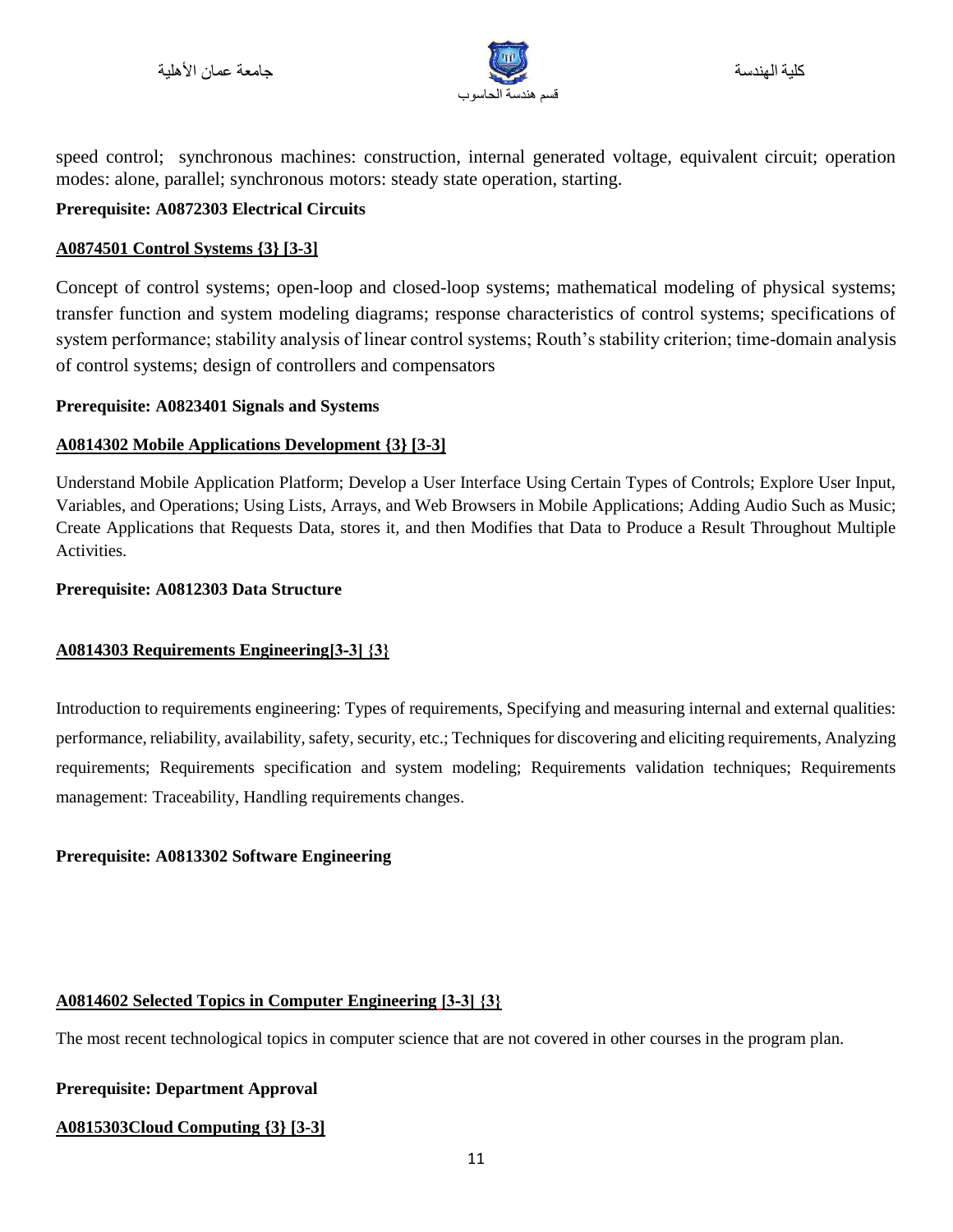

Cloud computing technologies: Software as a Service (SaaS), Amazon Elastic Cloud, Microsoft Azure, Google App Engine, and a few other offerings. Cloud protocols: APIs used in the Amazon and Microsoft Clouds, RESTful Web services, and Cloud-based messaging and workflow services to construct new applications. Migrate existing applications into the Cloud, by navigating through phases such as creation of a private Cloud; attaching, in a secure fashion, the private Cloud to the public Cloud; and provisioning and mainta**in**ing resources in the public Cloud.

# **Prerequisite: A0815401 Distributed Systems and Parallel Processing**

### **A0815302 Systems Quality Assurance and Testing ]3-3[ }3{**

Software Quality: How to Assure it and Verify it, and the Need for a Culture of Quality; Avoidance of Errors and Other Quality Problems; Inspections and Reviews; Testing; Verification and Validation Techniques; Process Assurance vs. Product Assurance; Quality Process Standards; Product and Process Assurance; Problem Analysis and Reporting; Statistical Approaches to Quality Control.

### **Prerequisite: A0813302 Software Engineering**

### **A0815201Engineering Project Management ]3-3[ }3{**

Basics and importance of project management, planning and management of project specifications and scope, comprehensive planning of all necessary tasks over the life cycle of the project, planning and management of project time using critical path (PERT, CPM, GERT), planning and management of and the project budget, use of Gantt chart, stock chart method, scheduling time, expenses, and resources, managing communication between project stakeholders; project team management.

#### **Prerequisite: A0814401 Embedded Systems**

#### **A0835402 Medical Digital Image Processing ]3-3[ }3{**

This course begins with the processing of digital images at the initial level and continues until the image is interpreted and dealt with at the higher level. This course explains two-dimensional discrete systems, designing 2D filters, digital image processing, human perception of images, color models, data compilation and compression, image optimization, data recovery and analysis, and hardware and software implementation. Students are required to apply their understanding of topics that have been theoretically learned by using the appropriate software package (such as Matlab).

#### **Prerequisite: A0823401Signals and Systems**

# **A0834401Date Mining and Pattern Recognition ]3-3[ }3{**

This course focuses on data collection and extraction of useful information. It also provides an explanation of the methods used in: data visualization, data analysis and identification of patterns. It gives an overview of data mining algorithms, models, and patterns, and includes synthesis methods such as those based on Bayes theory and other prediction techniques.

#### **Prerequisite: A0812301Object Oriented Programming**